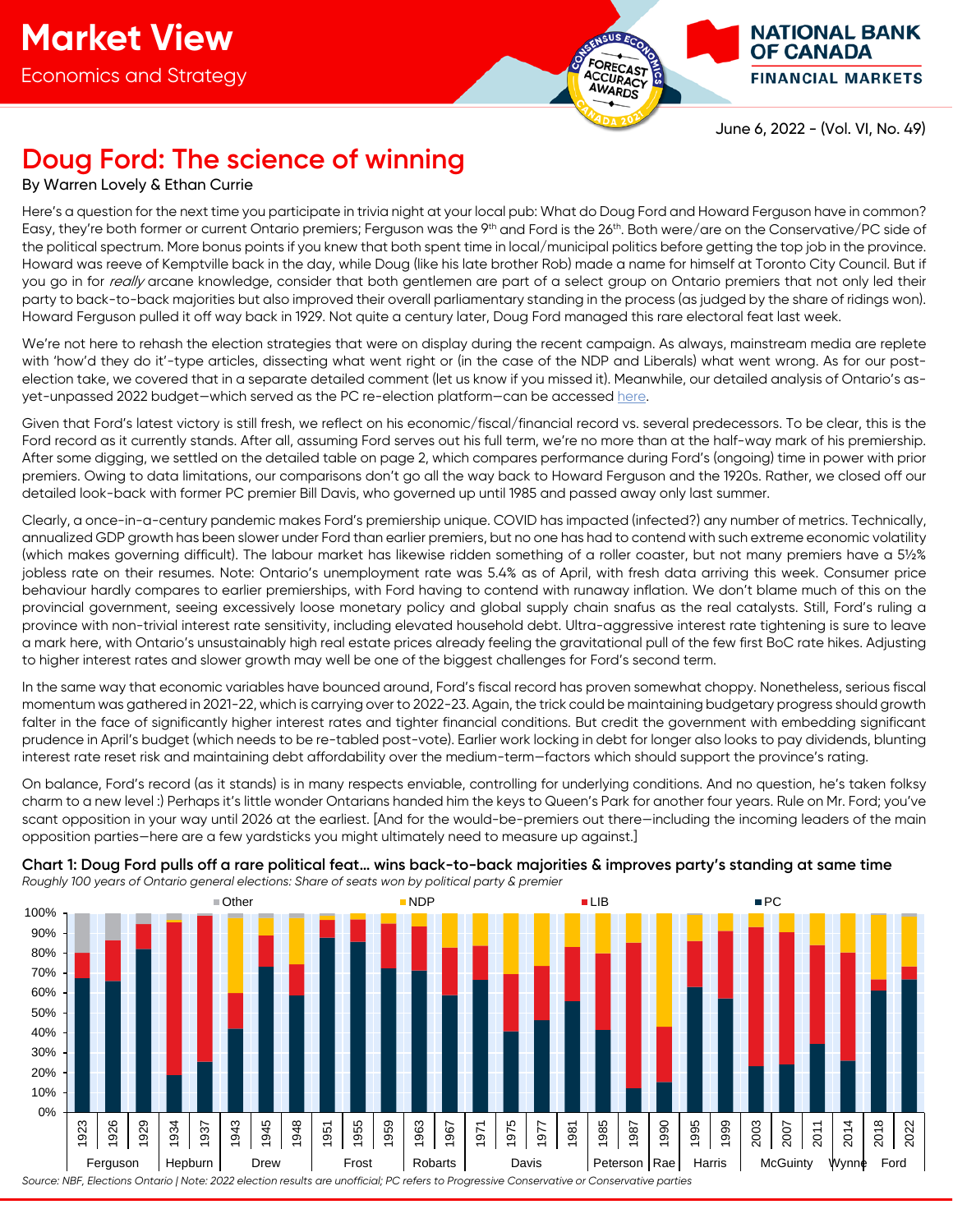Economics and Strategy



#### **Table: How does Doug Ford's (ongoing) premiership stack up vs. predecessors?**

*Political, economic & fiscal record of select Ontario premiers: Bill Davis up to Doug Ford*

|                                        |                                                                                                                                                 |                                 | Doug               | Kathleen           | <b>Dalton</b>      | Ernie                   | Mike                    | <b>Bob</b>         | <b>David</b>      | Bill             |
|----------------------------------------|-------------------------------------------------------------------------------------------------------------------------------------------------|---------------------------------|--------------------|--------------------|--------------------|-------------------------|-------------------------|--------------------|-------------------|------------------|
|                                        | Premier                                                                                                                                         |                                 | Ford*              | Wynne              | <b>McGuinty</b>    | <b>Eves</b>             | Harris                  | Rae                | Peterson          | Davis*           |
|                                        | Political party                                                                                                                                 |                                 | PC                 | <b>LIB</b>         | <b>LIB</b>         | PC                      | PC                      | <b>NDP</b>         | <b>LIB</b>        | PC               |
| record<br>Political                    | Term as premier                                                                                                                                 | Start                           | 29-Jun-18          | 11-Feb-13          | 23-Oct-03          | 15-Apr-02               | 26-Jun-95               | 01-Oct-90          | 26-Jun-85         | 01-Mar-71        |
|                                        |                                                                                                                                                 | End                             | Ongoing            | 29-Jun-18          | 11-Feb-13          | 22-Oct-03               | 14-Apr-02               | 26-Jun-95          | 01-Oct-90         | 08-Feb-85        |
|                                        |                                                                                                                                                 | Years                           | $3.9+$             | 5.4                | 9.3                | 1.5                     | 6.8                     | 4.7                | 5.3               | 13.9             |
|                                        | General elections won                                                                                                                           | $\#$                            | 2                  | $\mathbf{1}$       | 3                  |                         | $\overline{2}$          | $\mathbf{1}$       | $\overline{2}$    | $\overline{4}$   |
|                                        | Majorities won                                                                                                                                  | #                               | $\overline{2}$     | $\mathbf{1}$       | $\overline{2}$     |                         | $\overline{2}$          | $\mathbf{1}$       | $\overline{1}$    | $\overline{2}$   |
|                                        | Improve own majority?                                                                                                                           | Yes   No                        | Yes                |                    | <b>No</b>          |                         | <b>No</b>               |                    |                   | <b>No</b>        |
|                                        | Largest winning share                                                                                                                           | % of seats                      | 67                 | 54                 | 70                 |                         | 63                      | 57                 | 73                | 67               |
| <b>GDP</b>                             | <b>Real GDP</b>                                                                                                                                 | Avg growth (%, CAGR)            | 0.8                | 2.6                | 1.3                | 1.2                     | 4.2                     | 2.0                | 2.5               | 3.9              |
|                                        |                                                                                                                                                 | Max   Min (Y/Y %)               | $11.9$   -12.8     | 3.3   0.5          | $4.5$   -4.7       | $\overline{4.4}$   -0.1 | $\overline{10.7}$   0.8 | $7   -6$           | $6.3$   -3.6      | $9.9$   -5.2     |
|                                        |                                                                                                                                                 | Std dev (Q/Q %-pts)             | 16.5               | 1.3                | 3.1                | 2.7                     | 3.9                     | 4.9                | 3.6               | 7.2              |
|                                        | Recession during term?                                                                                                                          | Yes   No                        | Yes                | <b>No</b>          | Yes                | Yes                     | <b>No</b>               | Yes                | Yes               | Yes              |
|                                        | Nominal GDP                                                                                                                                     | Avg growth (%, CAGR)            | 4.7                | 4.2                | 3.1                | 3.1                     | 5.6                     | 3.7                | 7.6               | 9.7              |
|                                        | Nominal GDP per cap                                                                                                                             | Avg level (\$)                  | 61,600             | 55,700             | 47,000             | 41,600                  | 35,500                  | 28,600             | 25,300            | 17,700           |
| & jobs<br>Population                   | Population                                                                                                                                      | Avg level (mln)                 | 14.6               | 13.8               | 12.9               | 12.2                    | 11.4                    | 10.6               | 9.8               | $8.8\,$          |
|                                        |                                                                                                                                                 | Avg growth (%, CAGR)            | 1.2                | 1.0                | 0.9                | 1.2                     | 1.4                     | 1.1                | 2.0               | 1.1              |
|                                        | Employment                                                                                                                                      | Net chg (000s)                  | 554                | 440                | 506                | 264                     | 881                     | $-63$              | 582               | 798              |
|                                        |                                                                                                                                                 | Avg growth (%, CAGR)            | 2.0                | 1.2                | 0.8                | 2.9                     | 2.4                     | $-0.3$             | 2.3               | $2.2\,$          |
|                                        | Unemployment rate                                                                                                                               | Avg $(\%)$<br>Start (%)         | 7.3<br>6.0         | 6.8<br>7.8         | 7.4<br>7.0         | 7.0<br>7.0              | 7.3<br>8.8              | 9.9<br>7.2         | 6.0<br>8.0        | 7.7<br>6.4       |
|                                        |                                                                                                                                                 | Last $(\%)$                     | 5.4                | 6.0                | 7.8                | 7.0                     | 7.0                     | 8.8                | 7.2               | 8.3              |
|                                        |                                                                                                                                                 | Net chg (%-pts)                 | $-0.6$             | $-1.8$             | 0.8                | 0.0                     | $-1.8$                  | 1.6                | $-0.8$            | 1.9              |
|                                        |                                                                                                                                                 |                                 |                    |                    |                    |                         |                         |                    |                   |                  |
| Inflation                              | CPI inflation (all items)                                                                                                                       | Avg (Y/Y %)                     | 2.4                | 1.7                | 1.9                | 2.5                     | 2.1                     | 2.1                | 4.9               | 8.7              |
|                                        |                                                                                                                                                 | Start (Y/Y %)<br>Last $(Y/Y$ %) | 2.4<br>6.9         | 1.2<br>2.4         | 1.8<br>1.2         | 1.4<br>1.8              | 3.2<br>1.4              | 4.6<br>3.2         | 4.2<br>4.6        | 9.7              |
|                                        |                                                                                                                                                 | Net chg (Y/Y %-pts)             | 4.5                | 1.3                | $-0.6$             | 0.4                     | $-1.8$                  | $-1.4$             | 0.4               | 3.9<br>$-5.8$    |
|                                        |                                                                                                                                                 |                                 |                    |                    |                    |                         |                         |                    |                   |                  |
|                                        |                                                                                                                                                 | Avg growth (%, CAGR)            | 4.6                | 3.9                | 3.8                | 3.3                     | 4.8                     | 2.9                | 6.9               | 8.4              |
|                                        |                                                                                                                                                 | Avg $(\%)$                      | 7.5                | 1.3                | 3.6                | 2.9                     | 7.8                     | 14.6               | 15.4              | 22.2             |
|                                        | Resale housing price                                                                                                                            | Avg $($ \$)<br>Start (\$)       | 725,800<br>562,700 | 488,300<br>387,600 | 308,700<br>238,800 | 220,100<br>208,100      | 173,200<br>153,000      | 162,000<br>170,900 | 143,600<br>84,300 | 72,000<br>60,900 |
|                                        |                                                                                                                                                 | End $($)$                       | 949,600            | 562,700            | 387,600            | 238,800                 | 208,100                 | 153,000            | 171,200           | 83,800           |
|                                        | $\frac{12}{3}$ Disposable income<br>Savings rate<br>Resale housing price<br>$\frac{2}{3}$<br>$\frac{12}{3}$<br>$\frac{12}{3}$<br>$\frac{12}{3}$ | Avg growth (%, CAGR)            | 14.3               | 7.1                | 5.3                | 9.1                     | 4.6                     | $-2.3$             | 14.0              | 6.4              |
|                                        |                                                                                                                                                 |                                 |                    |                    |                    |                         |                         |                    |                   |                  |
| debt<br>ಳ<br>lance<br><b>Budget</b> ba | <b>Budget balance</b>                                                                                                                           | Avg (\$bln)<br>Avg (% of GDP)   | $-12.1$<br>$-1.3$  | $-7.0$<br>$-0.9$   | $-7.3$<br>$-1.2$   | $-2.2$<br>$-0.4$        | $-2.5$<br>$-0.7$        | $-10.2$<br>$-3.4$  | $-1.9$<br>$-0.8$  | $-2.7$<br>$-1.8$ |
|                                        | Total revenue                                                                                                                                   | Avg (% of GDP)                  | 18.0               | 17.8               | 17.2               | 14.9                    | 16.4                    | 16.8               | 14.2              | 13.3             |
|                                        | Own-source revenue                                                                                                                              | Avg (% of GDP)                  | 14.9               | 14.7               | 14.4               | 13.1                    | 14.8                    | 14.5               | 12.1              | 10.7             |
|                                        | Total expenditure                                                                                                                               | Avg (% of GDP)                  | 19.4               | 18.7               | 18.4               | 15.4                    | 17.1                    | 20.2               | 15.0              | 15.1             |
|                                        | Net debt-to-GDP                                                                                                                                 | Avg (%)                         | 40.8               | 39.8               | 30.6               | 27.0                    | 30.1                    | 22.6               | 13.9              | 12.0             |
|                                        |                                                                                                                                                 | Start (%)                       | 39.3               | 38.0               | 27.2               | 28.2                    | 28.8                    | 12.9               | 13.4              | 10.4             |
|                                        |                                                                                                                                                 | Last $(\%)$                     | 40.8               | 39.3               | 38.0               | 27.2                    | 28.2                    | 28.8               | 12.9              | 12.9             |
|                                        |                                                                                                                                                 | Net chg (%-pts)                 | 1.5                | 1.3                | 10.8               | $-1.0$                  | $-0.6$                  | 15.8               | $-0.4$            | 2.5              |
|                                        |                                                                                                                                                 | : (%-pts/yrs in pwr)            | 0.4                | 0.2                | 1.2                | $-0.7$                  | $-0.1$                  | 3.3                | $-0.1$            | 0.2              |
|                                        | IOD-to-revene                                                                                                                                   | Avg (%)                         | 7.7                | $8.5\,$            | 9.4                | 12.9                    | 14.7                    | 11.7               | 10.1              | $8.8\,$          |
| Rating                                 | Long-term rating                                                                                                                                | Avg (all agencies)              | AA- to $A+$        | AA-                | AA                 | ${\sf AA}$              | AA-                     | AA to AA-          | AAA to AA+        | AAA to AA+       |
|                                        | Rating upgrades                                                                                                                                 | Notches while in pwr            |                    |                    | $\mathbf{1}$       | $\mathbf{1}$            | 3 <sup>1</sup>          |                    | 1                 | $\overline{2}$   |
|                                        | Rating downgrades                                                                                                                               | Notches while in pwr            | $\mathbf{1}$       | $\overline{2}$     | $\overline{3}$     |                         | Ξ                       | $\bf 8$            | $\mathbf{1}$      |                  |
| Backdrop                               | U.S. real GDP                                                                                                                                   | Avg growth (%, CAGR)            | 1.8                | 2.4                | 1.6                | 3.2                     | 3.5                     | 2.9                | 3.1               | 3.0              |
|                                        | U.S. 10Y yield                                                                                                                                  | Avg $(\%)$                      | $1.8$              | 2.3                | 3.6                | 4.2                     | $5.8\,$                 | 7.0                | 8.6               | 9.3              |
|                                        | GoC 10Y yield                                                                                                                                   | Avg (%)                         | $1.5$              | 1.9                | 3.5                | 5.0                     | 6.1                     | 8.4                | 9.8               | 10.1             |
|                                        | <b>S&amp;P TSX</b>                                                                                                                              | Start to end (% chg)            | 25.5               | 27.6               | 66.2               | $-1.3$                  | 72.5                    | 45.1               | 14.1              | 156.8            |
|                                        |                                                                                                                                                 | Avg growth (%, CAGR)            | $6.0$              | 4.7                | 5.6                | $-0.9$                  | 8.3                     | 8.3                | 2.5               | 7.0              |
|                                        | Canadian dollar<br>Crude oil                                                                                                                    | Avg (US¢/C\$)<br>Avg (US\$/bbl) | 76.8               | 83.0               | 91.1               | 67.6<br>29.3            | 68.9                    | 79.7               | 78.8              | 90.4<br>29.6     |
|                                        |                                                                                                                                                 |                                 | 60.8               | 66.2               | 73.3               |                         | 21.8                    | 20.0               | 19.5              |                  |

*Source: NBF, Elections Ontario, Ontario Economic Accounts, StatCan, CREA, Ontario Public Accounts & Apr-22 Budget; S&P, Moody's, DBRS, Fitch, U.S. BEA, Bloomberg Notes: Comparison of select statistics for premiers serving at least one year; excludes Frank Miller, who governed from Feb-85 to Jun-85; due to data limitations, comparison ends* with Bill Davis; re. Davis, many measures are incomplete/partial, as underlying data do not cover entire period in power; Doug Ford's premiership is ongoing, with Ford re-elected to a *new majority mandate in Jun-22 general election; recession defined as at least two consecutive quarters of real GDP declines; average credit rating is based on all available ratings during entire time in power & does not refer to rating range; contact NBF for additional details/context/caveats when interpreting data*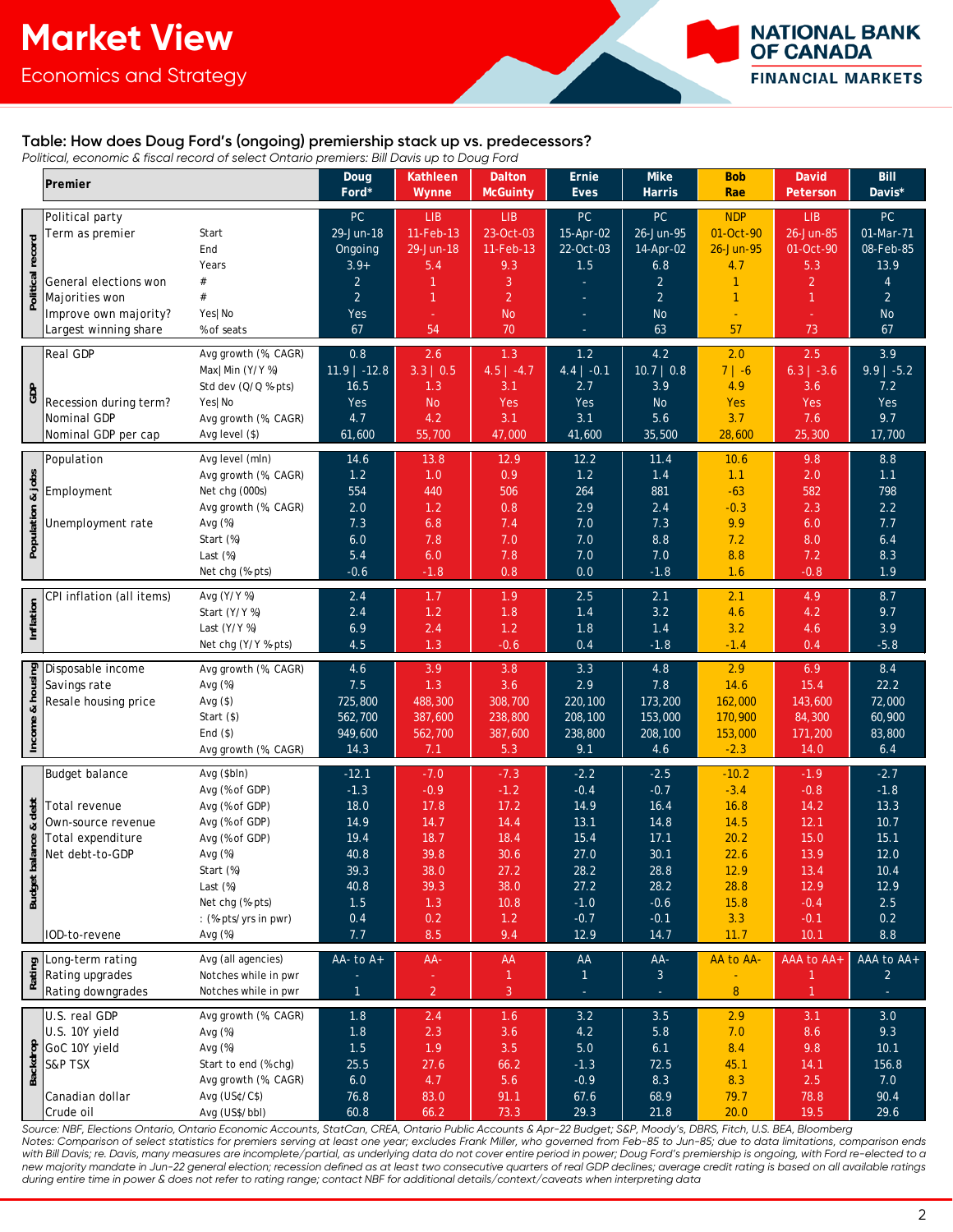

#### **Chart 2: Technically, growth has been slower under Ford…** *Average growth in Ontario real GDP during time in power*



*Source: NBF, Ont | Note: Compound annual growth rate from first to last quarter in power; Davis record is incomplete/partial (starts 1981:Q1); Ford's record is ongoing, based on growth to 2021:Q4*

### **Chart 4: Truly unique economic backdrop for Mr. Ford**

*Year-over-year growth in Ontario real GDP by party in power*



### 2 4 6 8 10 12 14  $Y/Y$  % chg  $\longrightarrow$  PC  $\longrightarrow$  LIB  $\longrightarrow$  NDP

**Chart 6: An inflation breakout for the ages** *Ontario CPI inflation rate (all items) by party in power*



Source: NBF, StatCan | Note: Monthly data (NSA) from Jan-80 to Apr

### **Chart 3: … but real GDP has never been this choppy (thx COVID)**

*Standard deviation in Ontario quarterly real GDP growth during time in power*



*Source: NBF, Ont | Note Standard deviation in quarter-over-quarter annualized growth rate from first to last quarter in power; as per Chart 2 note, Davis result refers to only part of term, while Ford result is likewise partial (to 2021:Q4) with his term ongoing*

#### **Chart 5: A roller coaster ride for provincial labour market**

*Ontario unemployment rate by party in power*



*Source: NBF, StatCan | Note: Monthly data (SA) from Jan-76 to Apr-22*

#### **Chart 7: After significant run-up, more housing downside?** *Average growth in Ontario resale house price during time in power*



*Source: NBF, CREA | Note: Compound annual growth rate from first to last month in power; Davis record is incomplete/partial (starts Jan-80); Ford's record is ongoing, based on average resale price to Apr-22*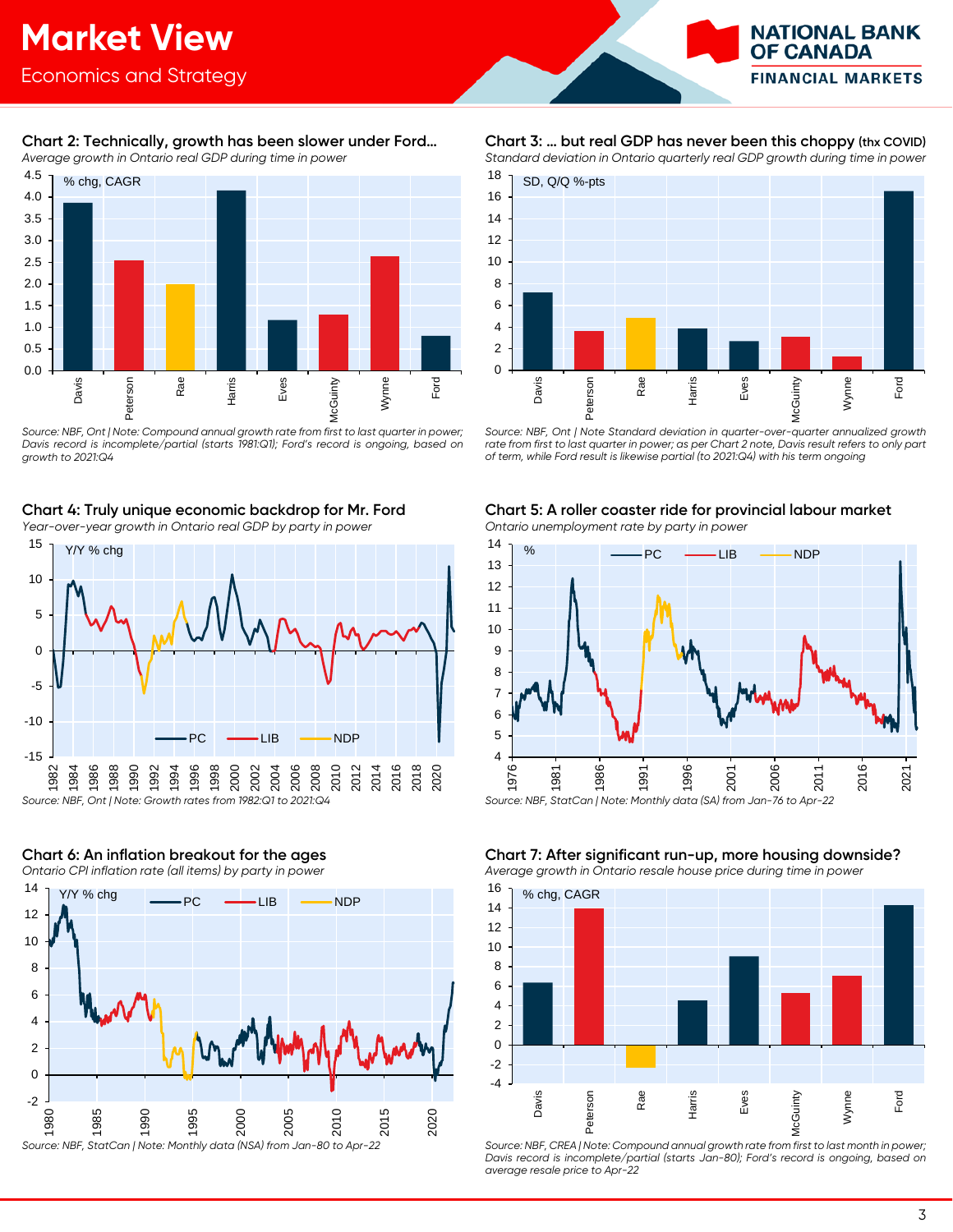

#### **Chart 8: Tracking Ontario's budgetary backdrop, with Ford's fiscal recovery a work-in-progress**

*Ontario budget balance-to-GDP ratio by party in power*



*blue=PC, red=LIB, orange=NDP; crosshatch bars denote transitional FYs*

#### **Chart 9: The path traveled to Ontario's high debt burden**

*Ontario net debt-to-GDP ratio by party in power*



*Source: NBF, Ontario Public Accounts & Apr-22 Budget | Note: 2021-22 is estimate, while 2022-23 is based on as-yet-unpassed budget* 



#### **Chart 11: Interest bite not that painful (even as rates move up)** *Ontario interest on debt-to-revenue ratio by party in power*

**Chart 10: Ford's debt accumulation pace hardly excessive** *Net change in Ontario net debt-to-GDP ratio during time in power*



*Source: NBF, Ontario Public Accounts & Apr-22 Budget | Note: Net change in debt ratio per number of years in power; based on NBF interpolation of debt ratio; excludes F.Miller; Ford's result is interim calculation, with Apr-22 Budget projecting lower ratio over time*

#### **Chart 12: A new era of credit rating stability?**

*Net credit rating upgrades vs. downgrades during time in power (all agencies)*



*Source: NBF, S&P, Moody's, DBRS, Fitch | Note: Based on available long-term ratings;*  data refer to net count of upgrades (+ve) vs. downgrades (-ve), measured by total rating *notches; last downgrade was Moody's in Dec-18; all ratings currently 'stable'*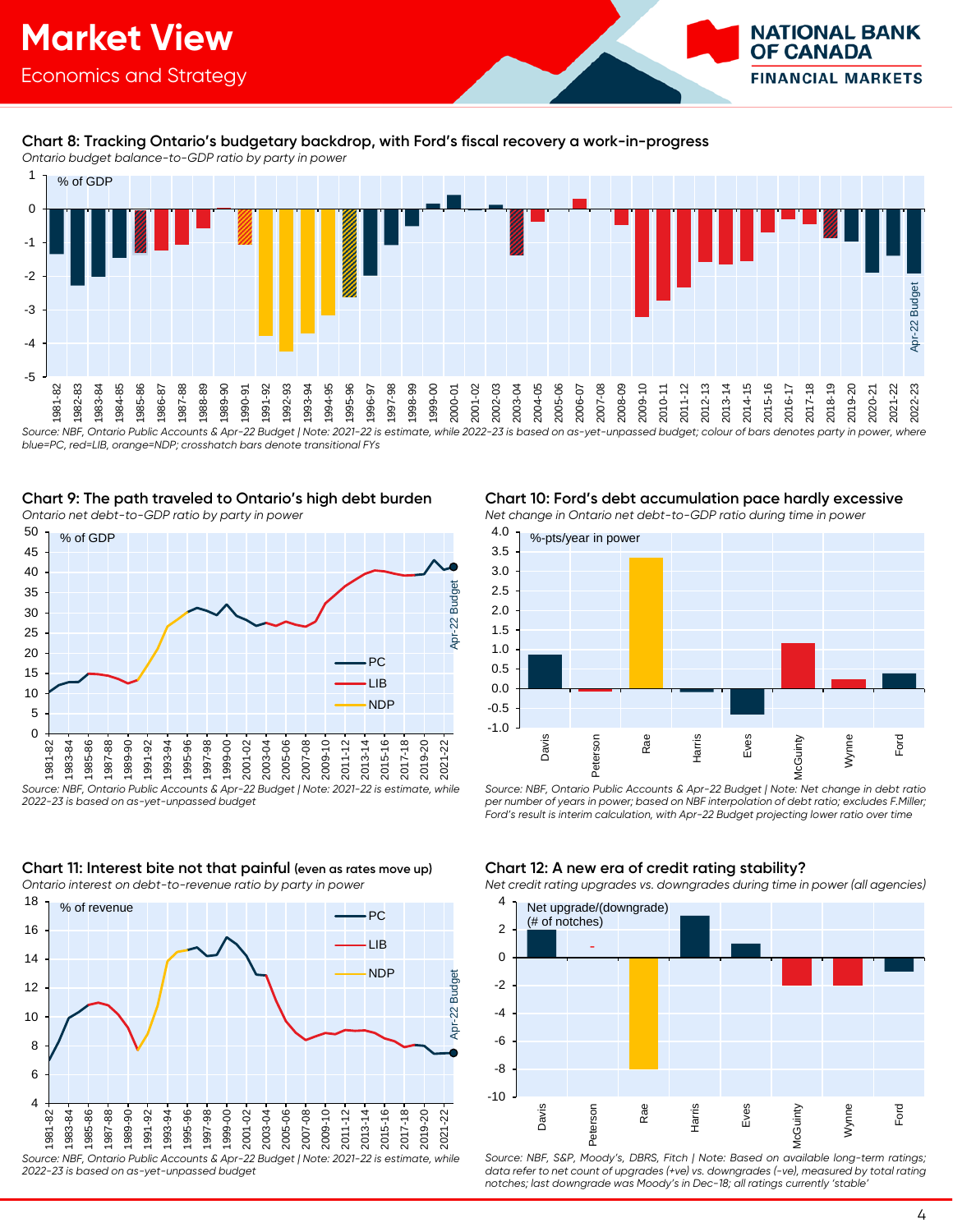# **Market View**

Economics and Strategy

### **Economics and Strategy**

### **Montreal Office Toronto Office** 514-879-2529 416-869-8598

#### Stéfane Marion Matthieu Arseneau Warren Lovely

stefane.marion@nbc.ca matthieu.arseneau@nbc.ca warren.lovely@nbc.ca

# *Economist Economist Economist Rates Strategist*

#### Alexandra Ducharme Angelo Katsoras Ethan Currie

*Economist Geopolitical Analyst Sales & Trading Intern* [alexandra.ducharme@nbc.ca](mailto:alexandra.ducharme@nbc.ca) [angelo.katsoras@nbc.ca](mailto:angelo.katsoras@nbc.ca) ethan.currie@nbc.ca

#### Kyle Dahms Daren King Jocelyn Paquet Taylor Schleich

kyle.dahms@nbc.ca daren.king@nbc.ca jocelyn.paquet@nbc.ca taylor.schleich@nbc.ca

*Chief Economist and Strategist Deputy Chief Economist Chief Rates and Public Sector Strategist*

#### **General**

This Report was prepared by National Bank Financial, Inc. (NBF), (a Canadian investment dealer, member of IIROC), an indirect wholly owned subsidiary of National Bank of Canada. National Bank of Canada is a public company listed on the Toronto Stock Exchange.

The particulars contained herein were obtained from sources which we believe to be reliable but are not guaranteed by us and may be incomplete and may be subject to change without notice. The information is current as of the date of this document. Neither the author nor NBF assumes any obligation to update the information or advise on further developments relating to the topics or securities discussed. The opinions expressed are based upon the author(s) analysis and interpretation of these particulars and are not to be construed as a solicitation or offer to buy or sell the securities mentioned herein, and nothing in this Report constitutes a representation that any investment strategy or recommendation contained herein is suitable or appropriate to a recipient's individual circumstances. In all cases, investors should conduct their own investigation and analysis of such information before taking or omitting to take any action in relation to securities or markets that are analyzed in this Report. The Report alone is not intended to form the basis for an investment decision, or to replace any due diligence or analytical work required by you in making an investment decision.

This Report is for distribution only under such circumstances as may be permitted by applicable law. This Report is not directed at you if NBF or any affiliate distributing this Report is prohibited or restricted by any legislation or regulation in any jurisdiction from making it available to you. You should satisfy yourself before reading it that NBF is permitted to provide this Report to you under relevant legislation and regulations.

National Bank of Canada Financial Markets is a trade name used by National Bank Financial and National Bank of Canada Financial Inc.

#### **Canadian Residents**

NBF or its affiliates may engage in any trading strategies described herein for their own account or on a discretionary basis on behalf of certain clients and as market conditions change, may amend or change investment strategy including full and complete divestment. The trading interests of NBF and its affiliates may also be contrary to any opinions expressed in this Report.

NBF or its affiliates often act as financial advisor, agent or underwriter for certain issuers mentioned herein and may receive remuneration for its services. As well NBF and its affiliates and/or their officers, directors, representatives, associates, may have a position in the securities mentioned herein and may make purchases and/or sales of these securities from time to time in the open market or otherwise. NBF and its affiliates may make a market in securities mentioned in this Report. This Report may not be independent of the proprietary interests of NBF and its affiliates.

This Report is not considered a research product under Canadian law and regulation, and consequently is not governed by Canadian rules applicable to the publication and distribution of research Reports, including relevant restrictions or disclosures required to be included in research Reports.